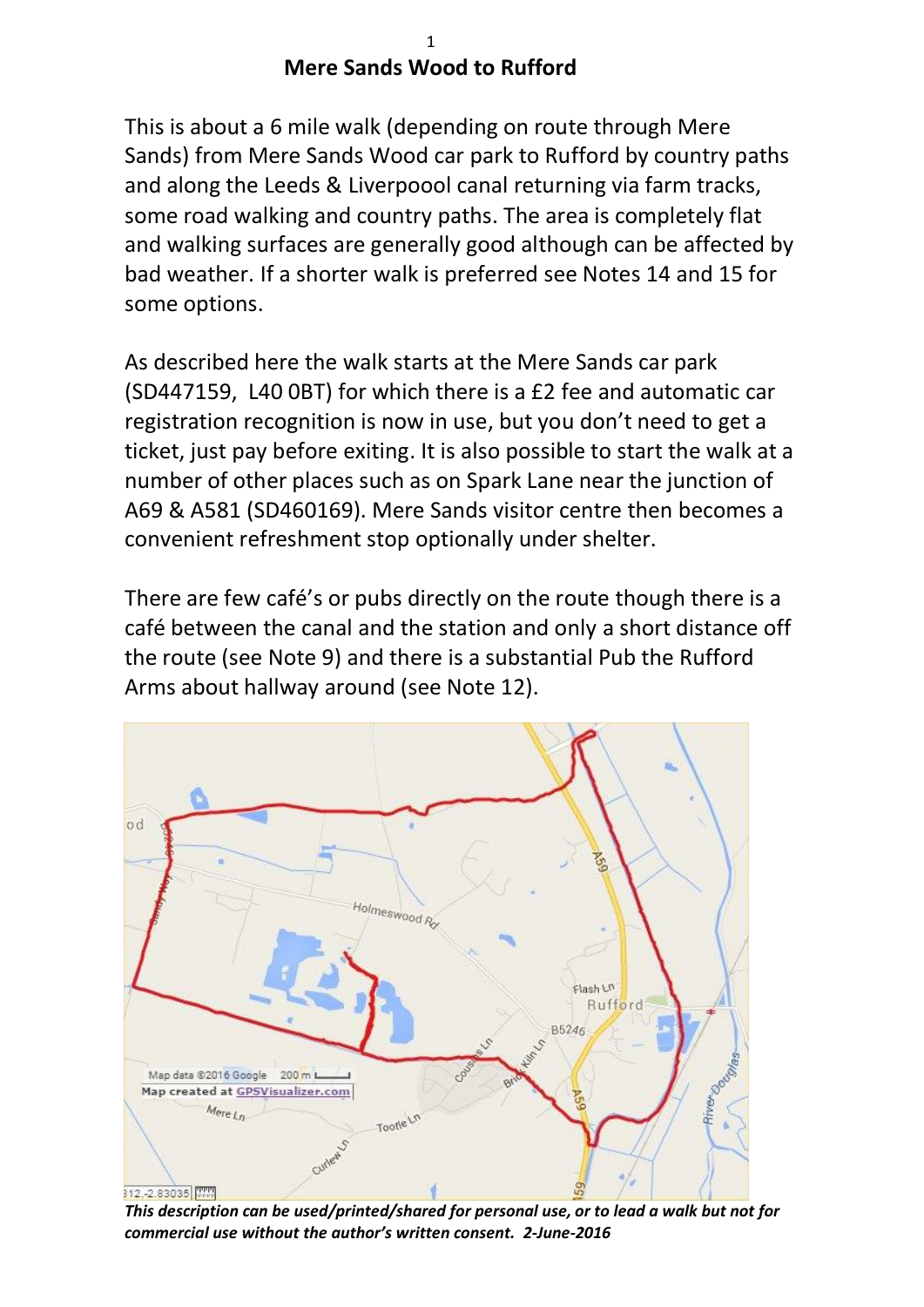

**1: SD448159** There are many routes through the woods and for this walk you can use any that take you to the South East exit. One route is to take the path in the corner of the car park by the sign saying "Meadow Entrance". Follow this as it turns left and passes various artefacts to reach a road junction at a large wooden gate.



**2: SD449158** At the junction turn right and follow the path for 240 yards as it passes viewing platforms and left and right turns. After this distance the main path turns right beside a sign showing "9" while the path straight ahead notes it is not suited to wheelchair use. Continue ahead until reaching the edge of the wood.

**3: SD448155** At the wood edge turn left and follow the path for 360 yards ignoring a footbridge on the right. You come to a kissing gate at the corner of the woods that leads to a field and cricket ground. Go through the gate and follow the path to a road beside a bridge.



**4: SD454154** Cross the bridge diagonally to locate a less than obvious path that now passes houses on the right and a boundary sluice on the left. After a couple of boardwalks another road is reached beside a bridge.

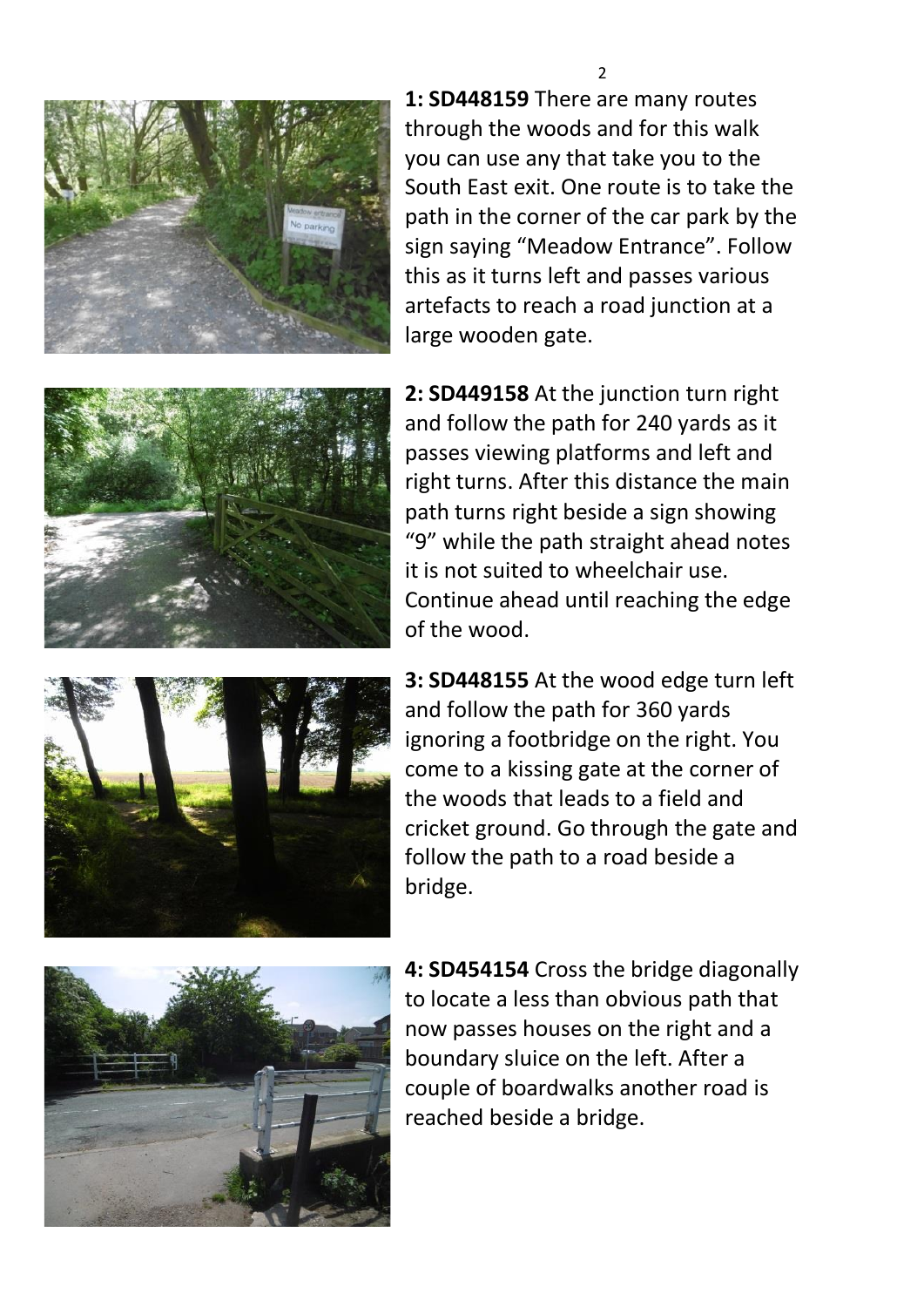**5: SD457153** Cross the bridge diagonally to find a footpath now with the sluice on your right and an old Church on your left with it's 1961 extension. Take care on this path as it is narrow and the hedge tries to push you into the water! After 220 yds another road and bridge are reached.



**7: SD460150** Go up the steps onto the A59. Turn right for 200ft to find a track leading to the canal on the other side of the (very busy) road.

**8: SD460149** Go over the swing bridge and turn left along the towpath. This is followed for a bit over ½ mile and passes a lock and goes over a bridge between two parts of a marina. It then meets the B5246 near the station.







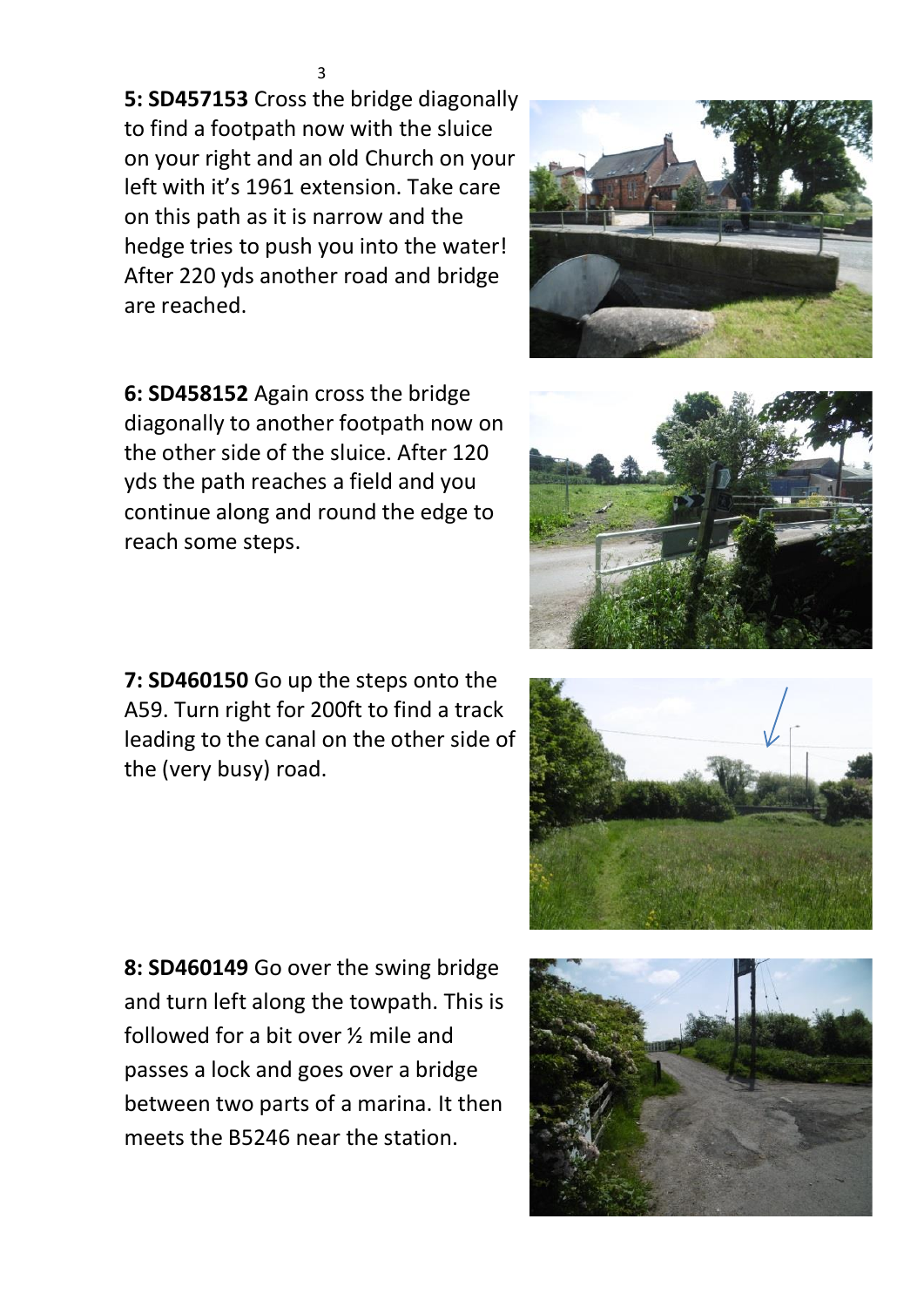

**9: SD465156** The route crosses the road onto a managed towpath. However, to the right along the road is the station and before that a good café should you wish a refreshment stop. The restaurant to the left on the road is also well known. The route continues on the towpath over the road for nearly 1 mile.



**10: SD464160** On the other side of the canal there are views of Old Rufford Hall and gardens, a NT property. Further along is another swing bridge shortly after which the towpath degrades back to a country path. As you reach bridge 8A there are picnic tables.



**11: SD460170** This bridge is about halfway around the walk so the picnic tables are a convenient refreshment stop. To continue it is best to go under the bridge and immediately climb some steps up onto the A581 road.



**12: SD460170** Once on the road look right across the bridge towards the large road sign and the road on the opposite side on the A581. This is Spark Lane and is the alternative start point as cars can be left on the quiet side road. Go on down Spark Lane until it reaches the A59 beside the Rufford Arms, a possible refreshment stop.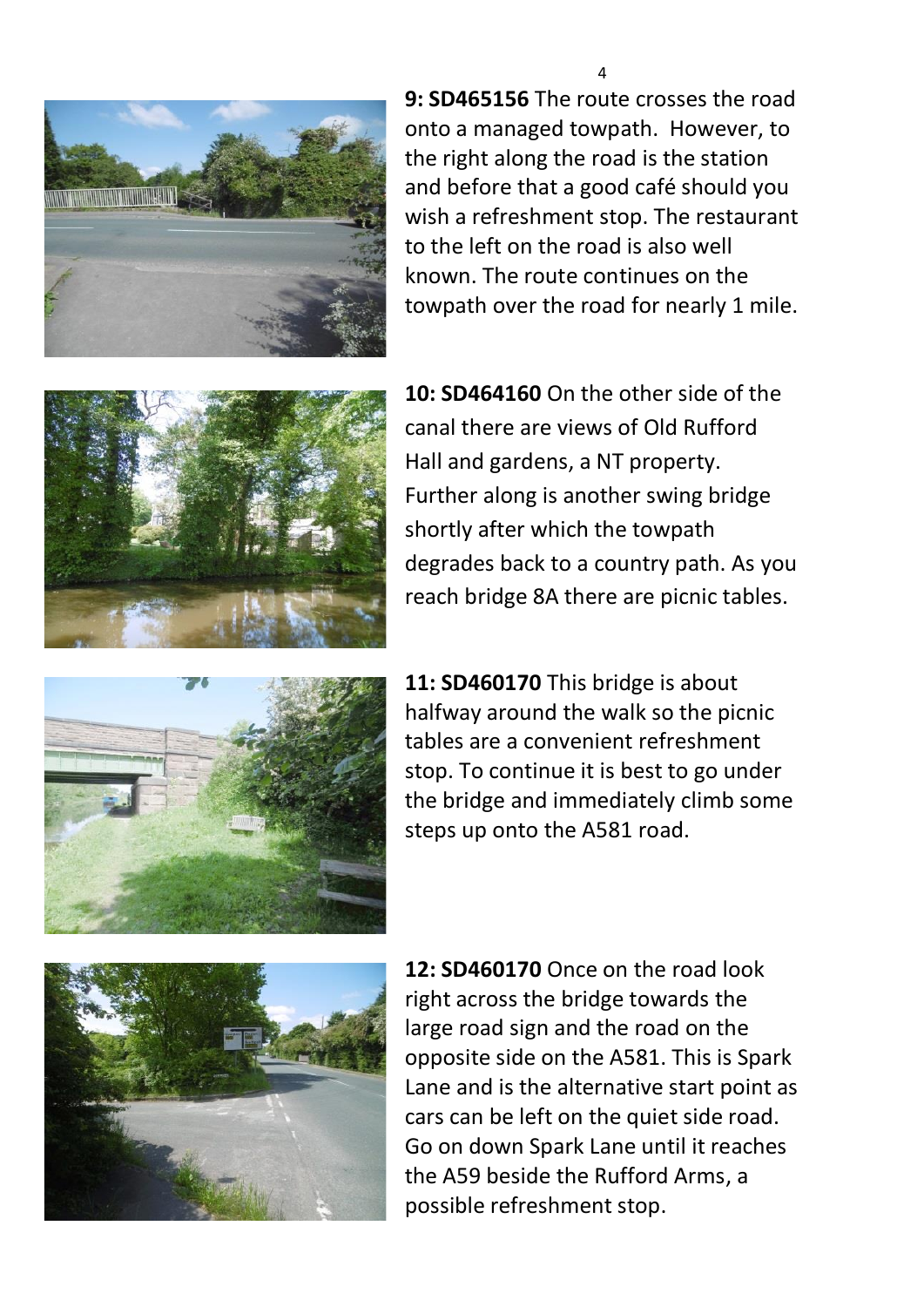**13: SD459168** Cross the very busy A59 and walk up the driveway opposite. After about ½ mile at the entrance to Woodbank you are guided to the right of a substantial building subdivided into a number of homes. At the end of this path you meet another driveway.

**14: SD452167** Turn right and follow the driveway as it curves left. Shortly when the driveway turns sharp left, you continue straight on.

NOTE: if you follow the driveway to a road and turn right for a short distance you reach the entrance to Mere Sands reducing the walk by 1.75 miles.

**15: SD450167** Continue ahead on the farm track. This track is followed for more than ½ mile to a road. Even in winter this track is usually ok. There are a couple of tracks of to the left. These lead to the road to Mere Sands on either side of it's North West entrance and so offer a shorter route.

**16: SD439166** At the road turn left and follow it for 200yds to where it curves sharp left with another road opposite.